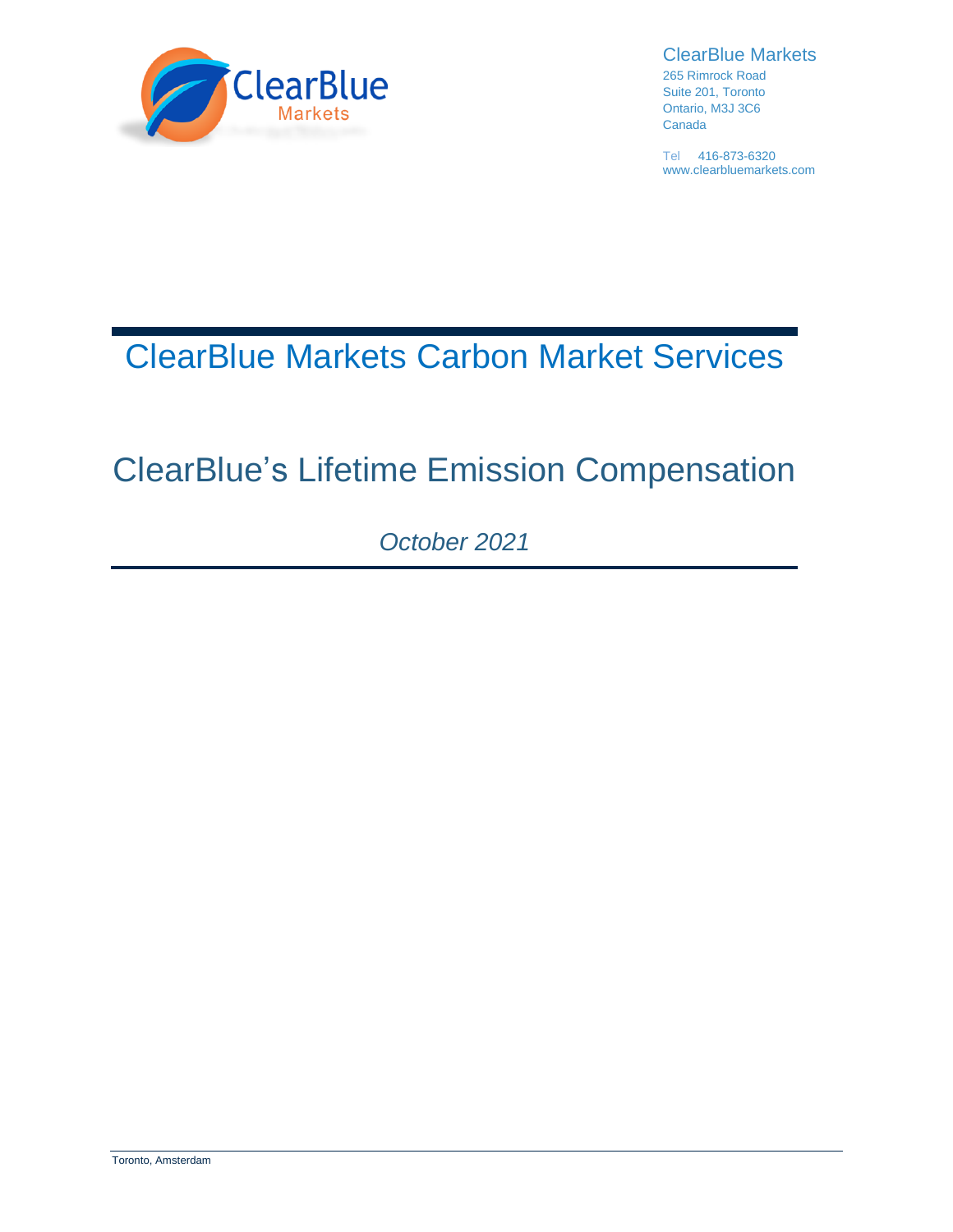# **Introduction**

#### *About ClearBlue*

ClearBlue Markets is an award-winning carbon markets consultancy whose team has pioneered the carbon markets since 2000. Our team is comprised of carbon policy and market experts that possess a thorough understanding of the complexities of carbon markets and the opportunities that exists across different programs. We provide integrated and cutting-edge solutions to mitigate risk, optimize carbon positions, and manage the carbon value of emission reduction projects.

ClearBlue is a leader in regulatory and market analysis in North American and European carbon markets and is relied on by industrials, utilities, public sector institutions, organizations, and governments alike. Since 2017, ClearBlue has been voted by clients and industry peers as the best consultancy/advisory in carbon markets by Environmental Finance's annual awards to recognize the leading service providers in these markets. This includes North America, Europe, and China, which is a testament to ClearBlue's global reach.

#### *ClearBlue's Emission Compensation Journey*

As experts in carbon strategy management, we make every effort to reduce and minimize our carbon footprint. Since our inception in 2016, ClearBlue staff have been making choices with the climate firmly in mind both within and outside of our offices in Toronto and Amsterdam. The majority of our staff travel to and from the office by public transit or a hybrid or electric vehicle. For business travel, staff travel by train rather than plane when feasible. However, ClearBlue recognizes that net zero must be more than words – every effort should be made to achieve this critical target. As a result, **ClearBlue has decided to calculate and offset our lifetime residual emissions, following the 'Measure, Reduce, Offset' approach.** This process began with identifying material areas in each emissions scope, outlined below:

#### *Scope 1: Commuting Scope 2: Energy Consumption Scope 3: Business Travel*

Upon identifying all material sources, we took a bottom-up approach to calculating our emissions, creating our own calculator based on various emission factors and data. Step 1 (Measure) in this document outlines how the emissions were calculated for each scope, while Step 2 (Reduce) discusses where we have made efforts to reduce our emissions. Finally, Step 3 details our procurement of offset credits and why we **decided to become not only carbon neutral but climate positive** by investing in Madagascar's first solar plant, outlined in Step 3.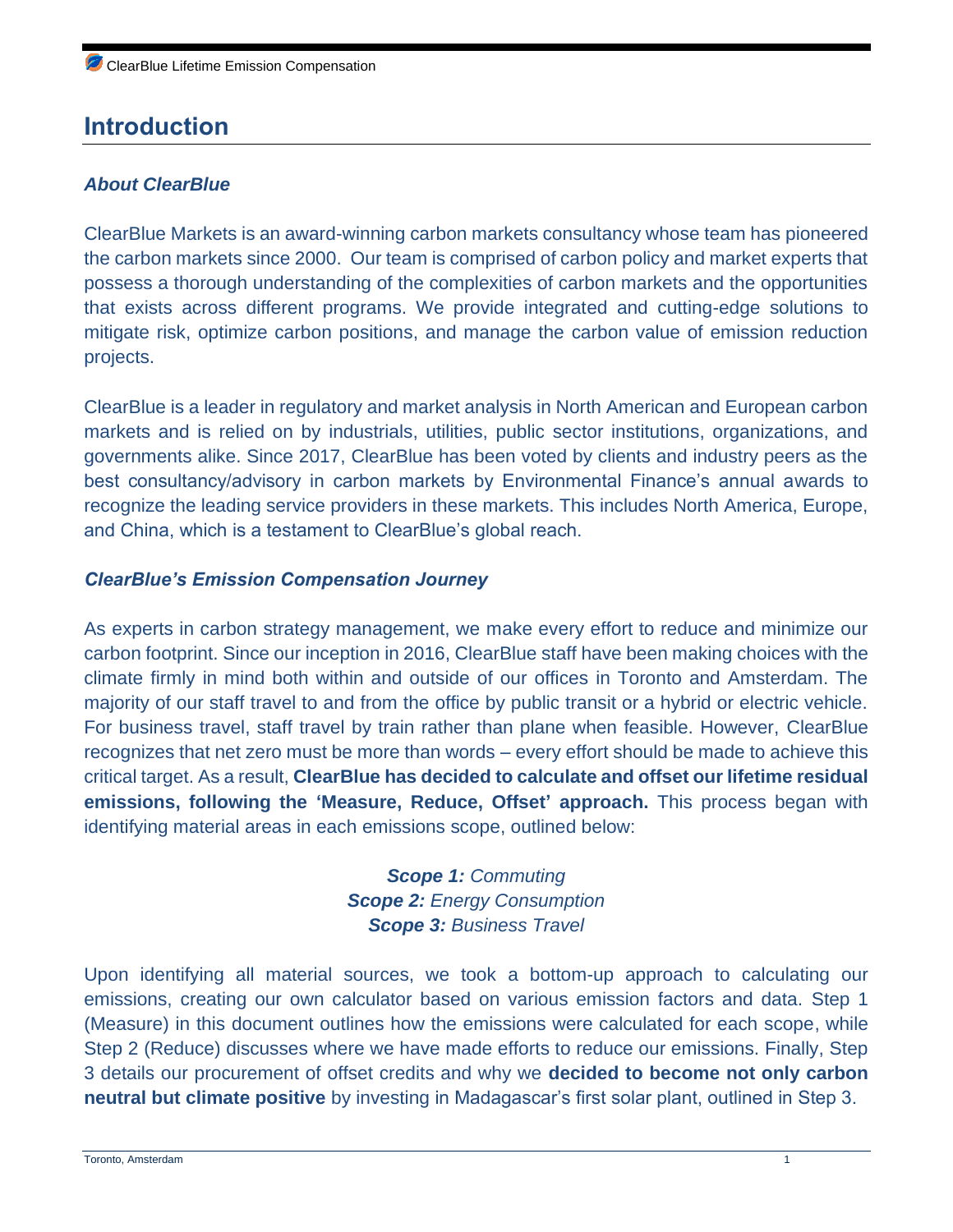# **Step 1: Measure**

### *Scope 1: Commuting*



- The COVID-19 pandemic, which resulted in all ClearBlue staff working from home, meant that **our commuting emissions were reduced to nil after March 17th, 2020**
- Prior to this date, staff commutes to ClearBlue's Toronto and Amsterdam offices are outlined below in Table 1

| <b>Commute Type</b>             |                 | <b>Calculation</b>                                                      |
|---------------------------------|-----------------|-------------------------------------------------------------------------|
| <b>Public Transit (Toronto)</b> | <b>Bus</b>      | 'tCO <sub>2</sub> e per round trip' x 'number of<br>trips' <sup>1</sup> |
|                                 | Subway          |                                                                         |
| Vehicle                         | <b>Electric</b> | (kwh/km x local tCO <sub>2</sub> e/kwh) x km<br>driven <sup>1</sup>     |
|                                 | <b>Hybrid</b>   | $tCO2e/km x km$ driven <sup>1</sup>                                     |
|                                 | Gasoline        |                                                                         |
|                                 | <b>Diesel</b>   |                                                                         |
|                                 |                 | Table 1                                                                 |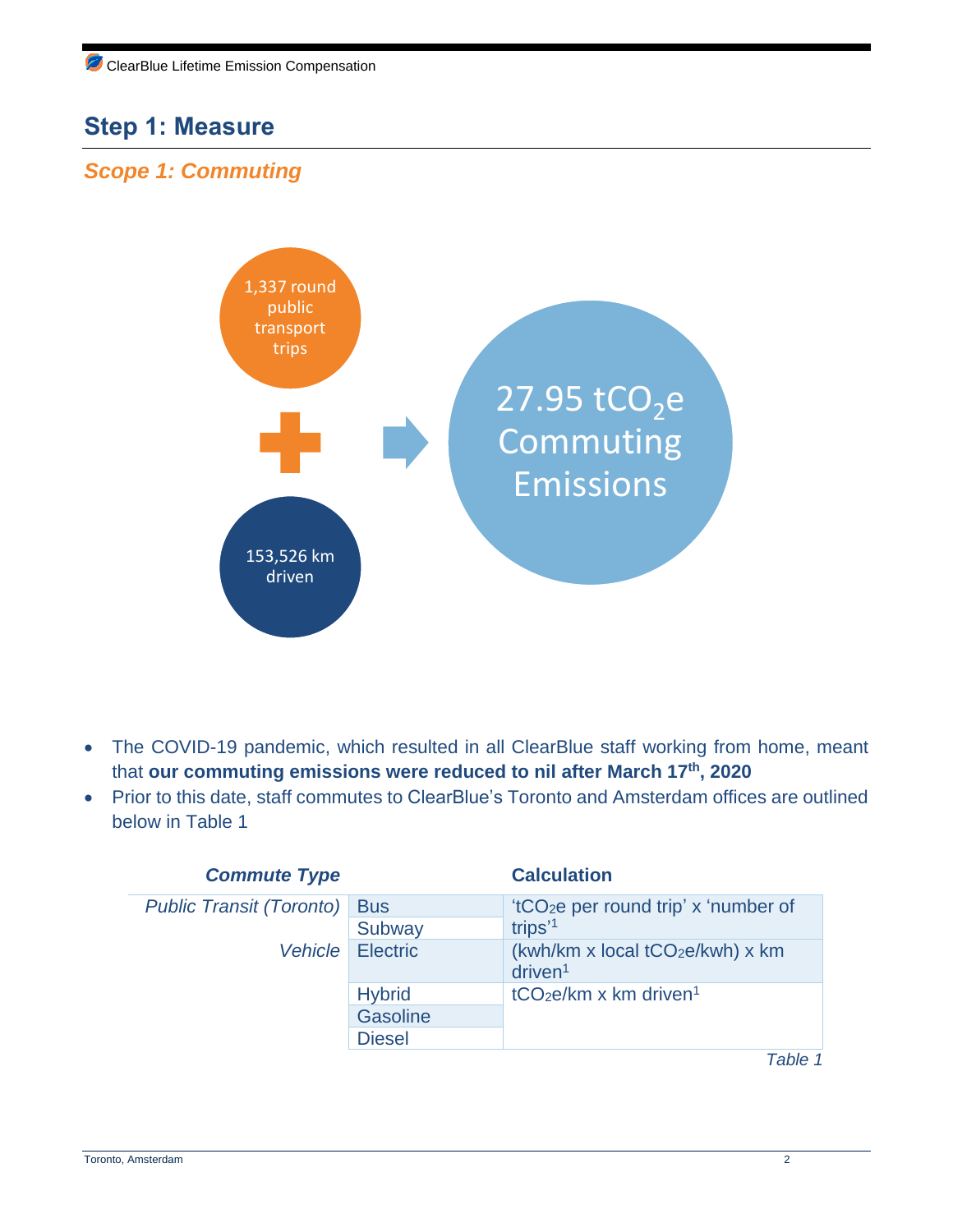## *Scope 2: Energy Consumption*



- Staff whether in the office (pre-COVID) or working from home are located in **Amsterdam or Toronto**
- All employees were assumed to have **one computer or PC and one additional screen, used for 8 hours per day**
- The average wattage from various sources is outlined below
	- o Desktop or Laptop **92.5 Watts**
	- o Monitor **57.5 Watts**
- The total wattage per employee was then multiplied by the grid emission factor for Ontario<sup>1</sup> and the Netherlands<sup>2</sup>

<sup>&</sup>lt;sup>1</sup> Canada's 2020 Greenhouse Gas Inventory

<sup>2</sup> Ortiz *et al.* (2020)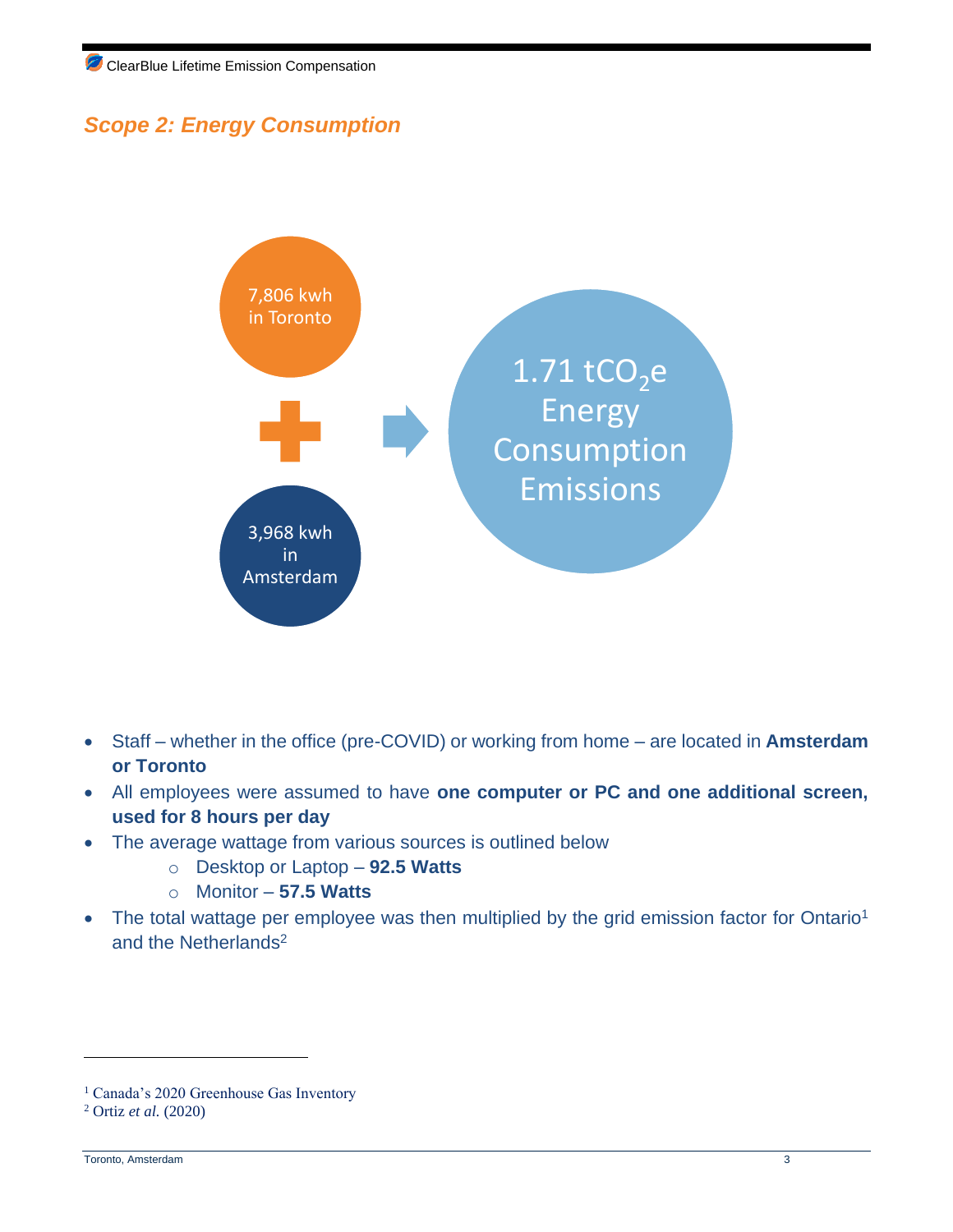### *Scope 3: Business Travel*



- The largest source of emissions was airline flights. Available flight emissions calculators were found to vary significantly in terms of output – many did not consider aspects such as plane type and seating class (which can contribute up to 3x as many emissions due to differences in amenities such as legroom and restroom space), as well as used outdated data.
- We created our **own flight emissions calculator** using recent International Council on Clean Transportation (ICCT) data up to 2019 to **calculate emissions factors based on the departure country and plane type, and included a class adjustment factor**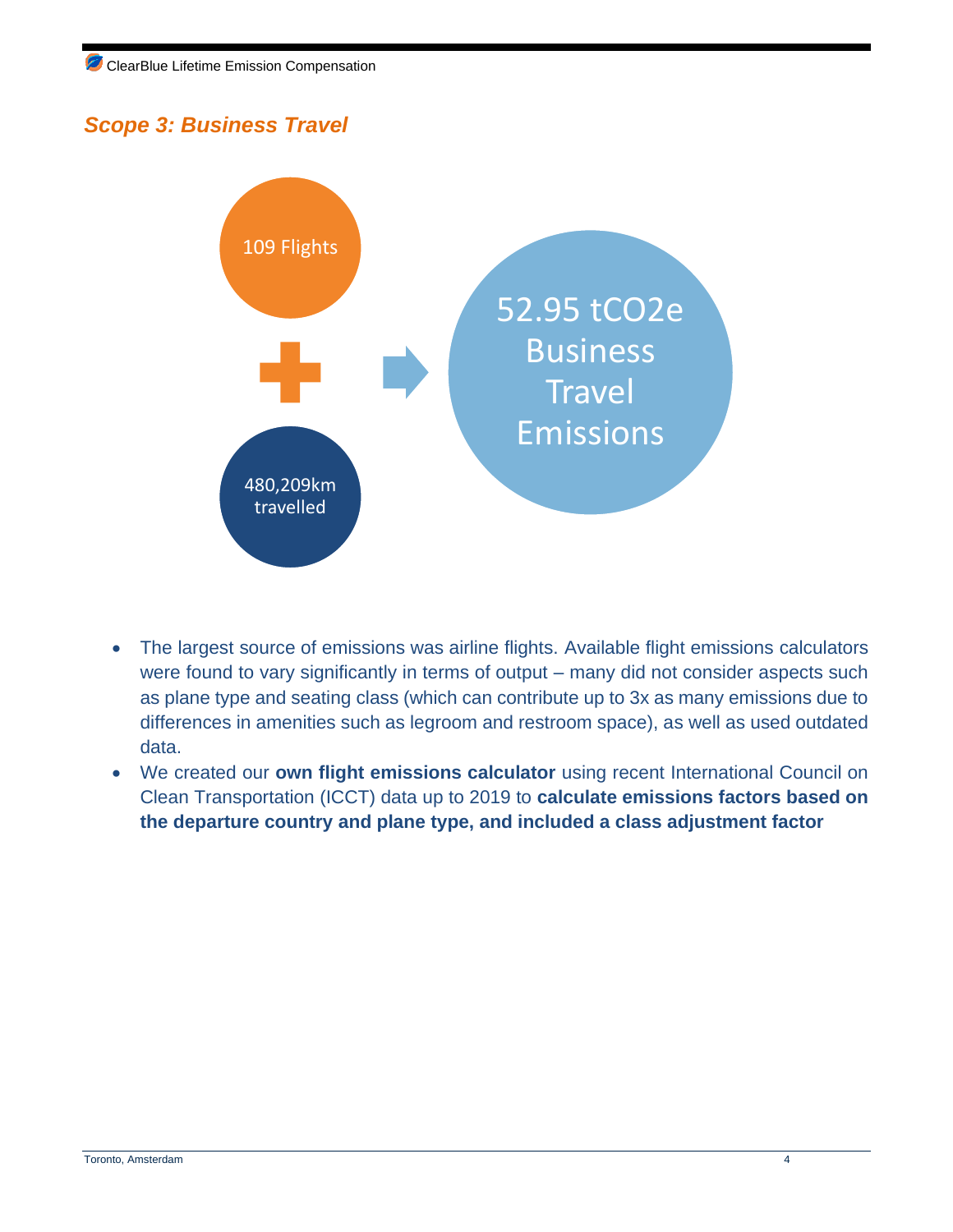## **Step 2: Reduce**

Through our observations in Step 1 (Measure) when calculating our lifetime emissions, ClearBlue learned some lessons on how to reduce our emissions footprint in the future:

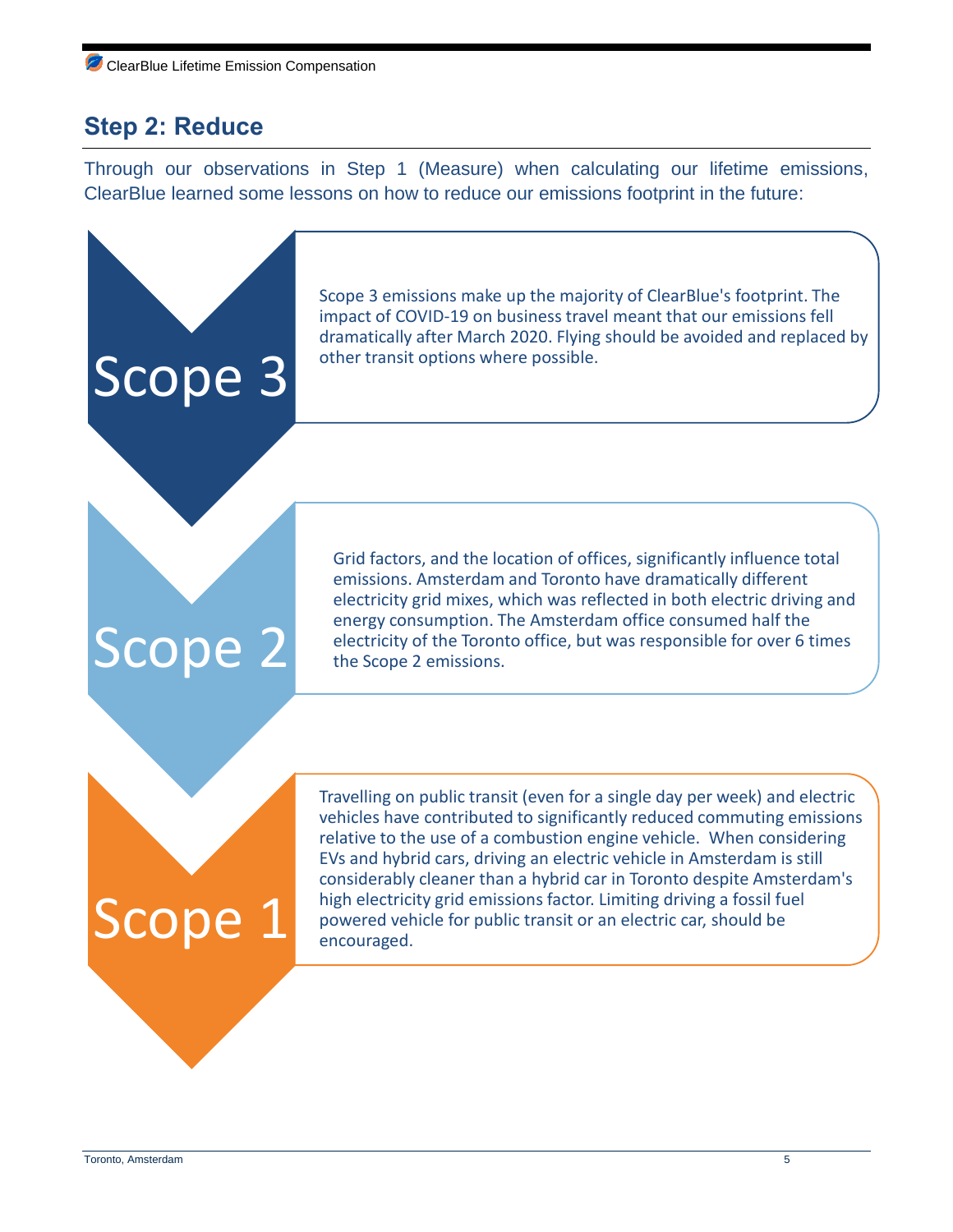# **Step 3: Offset**



Based on the calculations detailed in Step 1 (Measure), ClearBlue's **lifetime emissions have totaled 82.2 tCO2e**. ClearBlue has selected to compensate for these emissions by **retiring 50 offset credits generated via Madagascar's first large-scale solar PV power-plant and 50 offset credits from a Malawi clean water through rehabilitated boreholes project.**

Emissions reductions from the Madagascar project average 23,431 tCO $2e$  a year and sum up to 164,018 tCO<sup>2</sup>e over the total crediting period.<sup>3</sup> By helping to fund Madagascar's transition to clean and renewable energy, the project is providing green energy to the equivalent of 50,000 households<sup>4</sup> in the city of Ambatolampy. It is further positively impacting the local community by employing up to 80 workers during construction, and 10 during operations<sup>3</sup>. Operations jobs are set to increase, as the plant announced in June 2021 that it is to be doubled in size to 40MWp and gain 5MWh in battery storage<sup>5</sup>. Schools are offered on-site visits of the plant, and school supplies and clothing are also distributed in the community.

<sup>3</sup> Project Description Page, Verra

<sup>4</sup> Aera Presentation

<sup>5</sup> https://www.pv-magazine.com/2021/06/16/plan-to-double-size-of-20-mw-madagascar-solar-park/